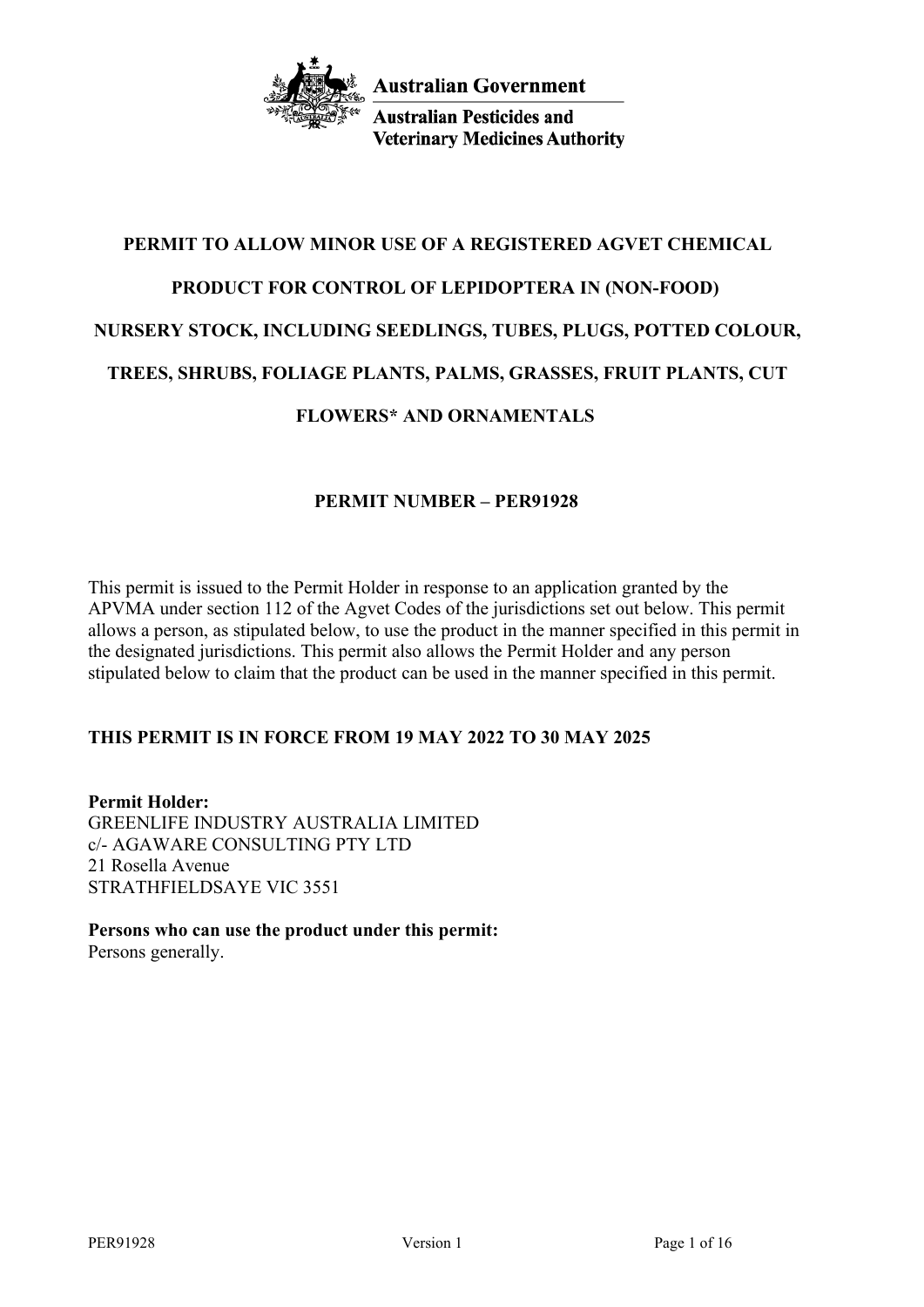## **CONDITIONS OF USE**

## **Products to be used:**

#### **Abamectin + chlorantraniliprole**

VOLIAM TARGO INSECTICIDE (APVMA No. 81921) PLUS OTHER REGISTERED PRODUCTS Containing: 18 g/L ABAMECTIN and 45 g/L CHLORANTRANILIPROLE as the only active constituents.

#### **Acephate**

LANCER 750 DF INSECTICIDE (APVMA No. 50892) PLUS OTHER REGISTERED PRODUCTS Containing: 750 g/kg ACEPHATE as the only active constituent.

ORTHENE XTRA INSECTICIDE (APVMA No. 50469) PLUS OTHER REGISTERED PRODUCTS Containing: 970 g/kg ACEPHATE as the only active constituent.

#### **Alpha-cypermethrin**

DOMINEX DUO INSECTICIDE (APVMA No. 53487) PLUS OTHER REGISTERED PRODUCTS Containing: 100 g/L ALPHA-CYPERMETHRIN as the only active constituent.

CONQUEST ALPHA FORTE 250 SC INSECTICIDE (APVMA No. 65245) PLUS OTHER REGISTERED PRODUCTS Containing: 250 g/L ALPHA-CYPERMETHRIN as the only active constituent.

#### **Azadirachtin**

AZAMAX INSECTICIDE (APVMA No. 61980) PLUS OTHER REGISTERED PRODUCTS Containing: 11.82 g/L AZADIRACHTIN as the only active constituent.

#### **Chlorpyrifos**

NUFARM CHLORPYRIFOS 500 EC INSECTICIDE (APVMA No. 32902) PLUS OTHER REGISTERED PRODUCTS Containing: 500 g/L CHLORPYRIFOS as the only active constituent.

#### **Diflubenzuron**

DIMILIN W.P. 250 INSECT GROWTH REGULATOR (APVMA No. 40747) PLUS OTHER REGISTERED PRODUCTS Containing: 250 g/kg DIFLUBENZURON as the only active constituent.

#### **Lambda-Cyhalothrin**

KARATE ZEON INSECTICIDE (APVMA No. 51422) PLUS OTHER REGISTERED PRODUCTS Containing: 250 g/L LAMBDA-CYHALOTHRIN as the only active constituent.

#### **Methomyl**

LANNATE-L INSECTICIDE (APVMA No. 47336) PLUS OTHER REGISTERED PRODUCTS Containing: 225 g/L METHOMYL as the only active constituent.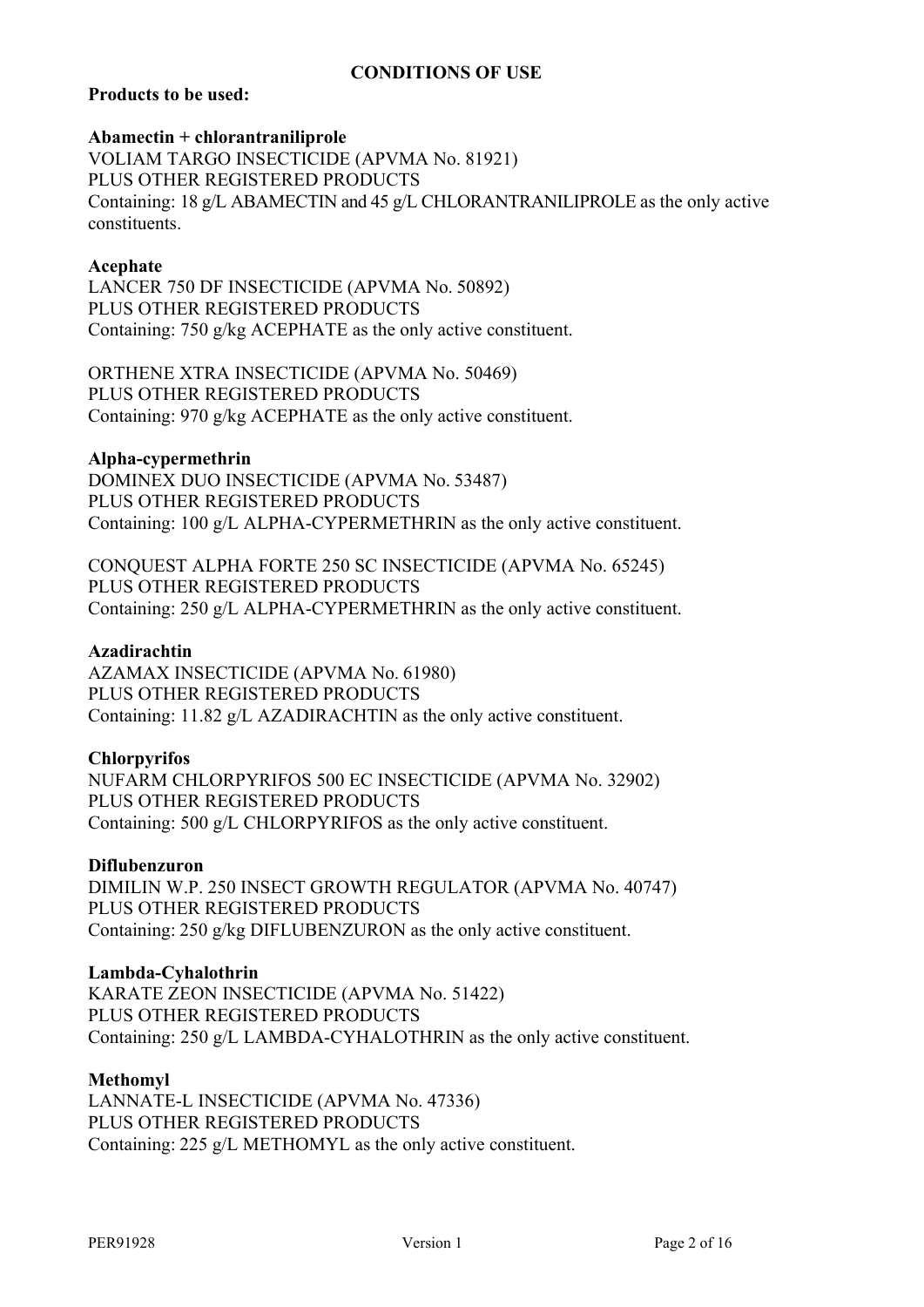## **Spinetoram** SUCCESS NEO JEMVELVA ACTIVE INSECTICIDE (APVMA No. 64109) PLUS OTHER REGISTERED PRODUCTS Containing: 120 g/L SPINETORAM as the only active constituent.

#### **Directions for Use:**

Refer to the *Application Rates*, *Critical Use Comments* and *Additional Conditions* listed in **Table 1** below.

#### **Withholding Period:**

DO NOT use on plants grown for human or animal consumption.

#### **Jurisdiction:**

All States and Territories

#### **Additional Conditions:**

This permit allows for the use of a product in a manner specified on the permit. Persons who wish to prepare for use and/or use products for the purposes specified in this permit must read, or have read to them, the details and conditions of this permit. Unless otherwise stated, the use of the product must be in accordance with the product label.

#### *To Avoid Crop Damage*

Nursery stock is not known to be sensitive to the chemical insecticide products listed in this permit when used in strict accordance with the rate, conditions of use and other warnings.

However, the large number of disparate crop lines produced in commercial production nurseries means that not all these products have been fully evaluated for crop safety on all species, or in all situations where treatment may be undertaken. Some of these insecticides may demonstrate toxicity under certain situations, application methods, application rates and weather conditions to susceptible nursery stock. Some insecticides may also leave undesirable spray residue on foliage and flowers.

If unsure of crop tolerance, users must treat a sample number of plants or a small area prior to whole crop treatment and monitor any phytotoxic effects that will compromise production goals. This action cannot guarantee crop safety as application, environmental and crop conditions may vary from test treatment to whole of crop treatment. Any instances of phytotoxic damage should be reported immediately to the permit holder.

#### *Resistance Management*

Use insecticide products in accordance with existing *Insecticide Resistance Management Strategies* and in accordance with best practice. Insecticide products should be used as part of an integrated pest management program, which incorporates as many control options as possible to minimise pest pressure. It is important that approved insecticide products are rotated between different chemical mode of action (MoA) groups at regular intervals within a structured disease management plan.

*Insecticide Resistance Management Strategies* have been developed by CropLife Australia. An updated version of these strategies is available from CropLife Australia's website at: *<http://www.croplife.org.au/industry-stewardship/resistance-management>* or search on-line for Resistance Management CropLife Australia.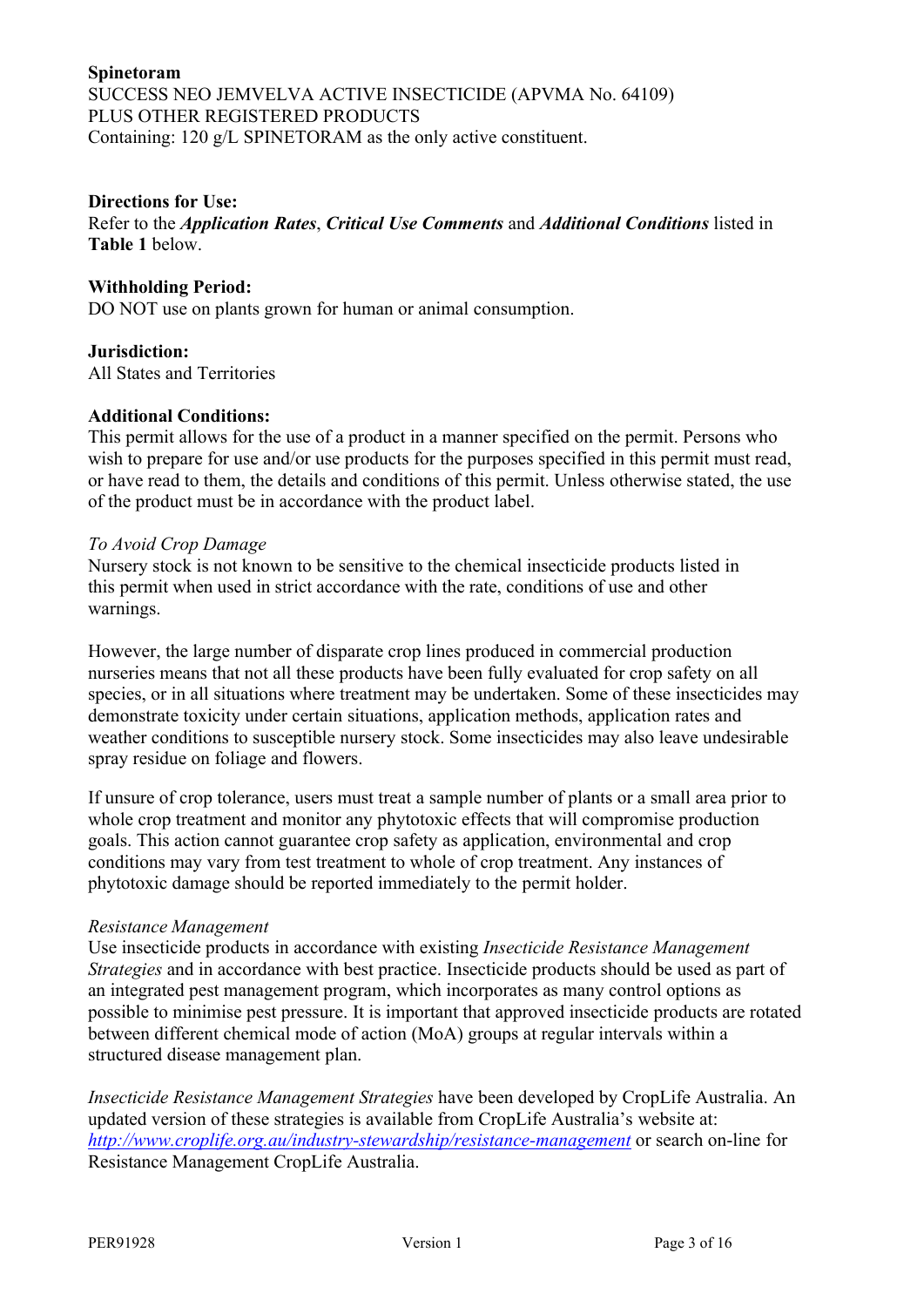#### *Other Matters*

Continued issuance of this permit is subject to the outcomes of the current APVMA review of chlorpyrifos. This permit may be impacted by the outcomes of this review.

Issued by the Australian Pesticides and Veterinary Medicines Authority \* Includes wildflower crops. Refer to Wildflower crops list in Appendix 1.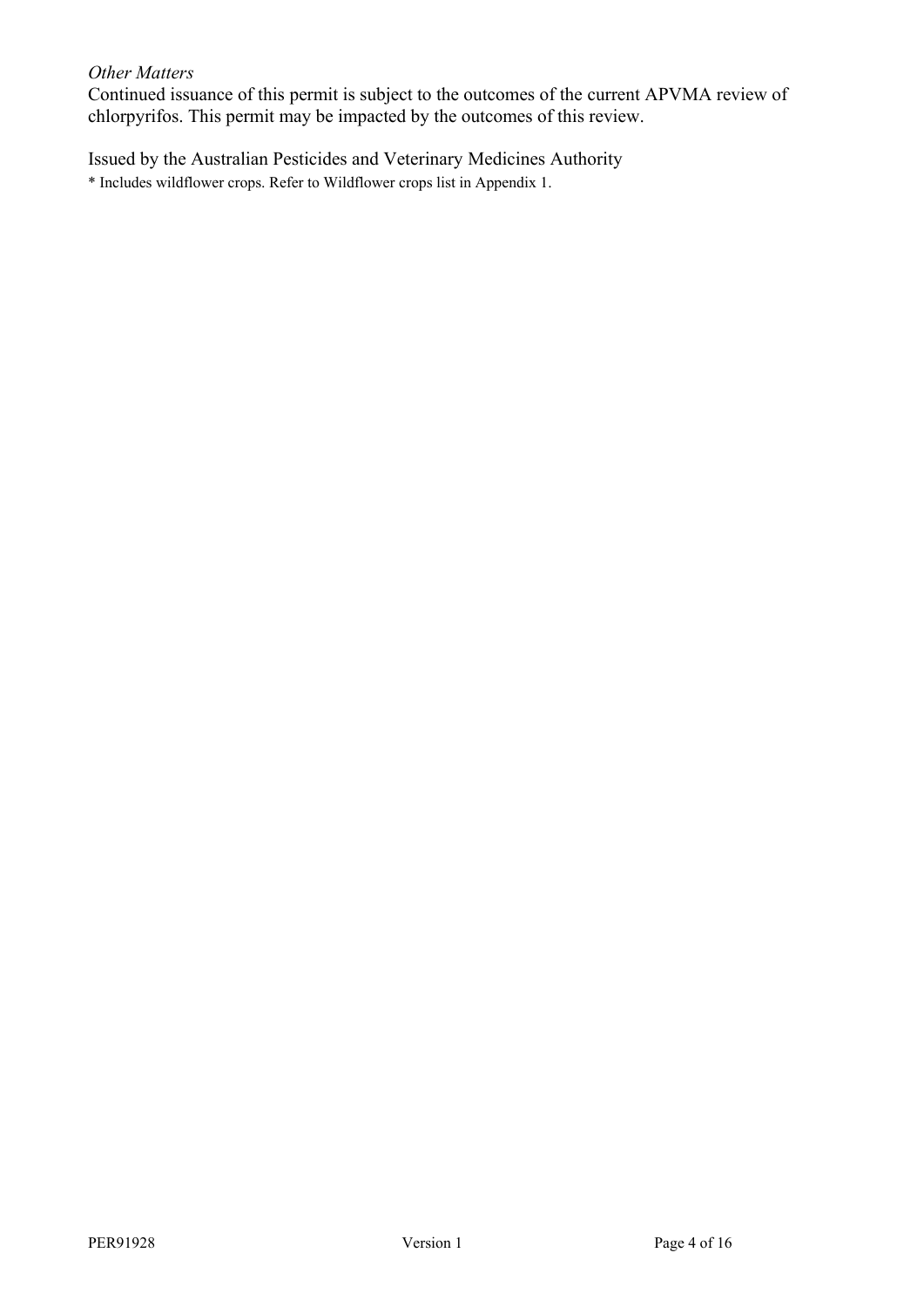# **DIRECTIONS FOR USE:**

## **Table 1: Lepidoptera control in nursery stock (non-food) and ornamentals**

Including (non-food) – seedlings, tubes, potted colour, trees, shrubs, foliage plants, palms, grasses, fruit plants (non-bearing), cut flowers\* and ornamentals.

| Pest                   | <b>Product (MoA)</b>                                                        | Rate           | <b>Critical Use Comments</b>                                                                                                                                                                                                                                                                                                                                                                                                                                                                                                                                                                                                            | <b>Additional Conditions</b>                                                                                                                                                                                                                                           |
|------------------------|-----------------------------------------------------------------------------|----------------|-----------------------------------------------------------------------------------------------------------------------------------------------------------------------------------------------------------------------------------------------------------------------------------------------------------------------------------------------------------------------------------------------------------------------------------------------------------------------------------------------------------------------------------------------------------------------------------------------------------------------------------------|------------------------------------------------------------------------------------------------------------------------------------------------------------------------------------------------------------------------------------------------------------------------|
| Lepidopteran<br>larvae | 18 g/L abamectin $(6)$ +<br>$45 \text{ g/L}$<br>chlorantraniliprole<br>(28) | 55-75 mL/100 L | •Monitor crops and commence application when pest thresholds are<br>reached.<br>• Apply spray mixture to near the point of run-off to ensure thorough<br>coverage of all plant surfaces.<br>• Apply by foliar application by ground based sprayers.<br>•DO NOT apply more than two applications per crop.<br>•DO NOT re-apply less than 10 days after the initial treatment.<br>•DO NOT apply to crops if 3 applications of a Group 28 insecticide<br>have been applied in the current season. DO NOT apply to crops if a<br>Group 6 insecticide has been applied in the current season.<br>•DO NOT use on vegetable or herb seedlings. | DO NOT apply if heavy<br>rains or storms are forecast<br>within 3 days.<br>DO NOT irrigate to the point $\vert$<br>of runoff for at least 3 days<br>after application.<br>See Further Conditions for<br>use of abamectin $+$<br>chlorantraniliprole products<br>below. |

## **Further Conditions for use of abamectin + chlorantraniliprole products**

## **Safety Directions:**

Harmful if swallowed. Do not inhale spray mist. When opening the container, preparing spray and using the product wear: cotton overalls buttoned to the neck and wrist (or equivalent clothing), elbow-length chemical resistant gloves, half face piece respirator with organic vapour/gas cartridge or canister. Wash hands after use. After each day's use wash gloves, respirator (if rubber, wash with detergent and warm water) and contaminated clothing.

In addition, if applying by spraying equipment carried on the back of the user wear cotton overalls, over normal clothing, buttoned to the neck and wrist.

## **First Aid Instructions:**

If poisoning occurs contact a doctor or Poisons Information Centre. Phone 131 126. If skin contact occurs, remove contaminated clothing and wash skin thoroughly.

# **Re-entry Directions:**

Under field conditions the spray should be allowed to dry on the foliage before re-entry into treated areas. DO NOT allow re-entry into treated areas in glasshouse for 24 hours after treatment. When prior entry is necessary, wear cotton overalls buttons to the neck and wrist and elbow-length gloves. Clothing must be laundered after each day's use.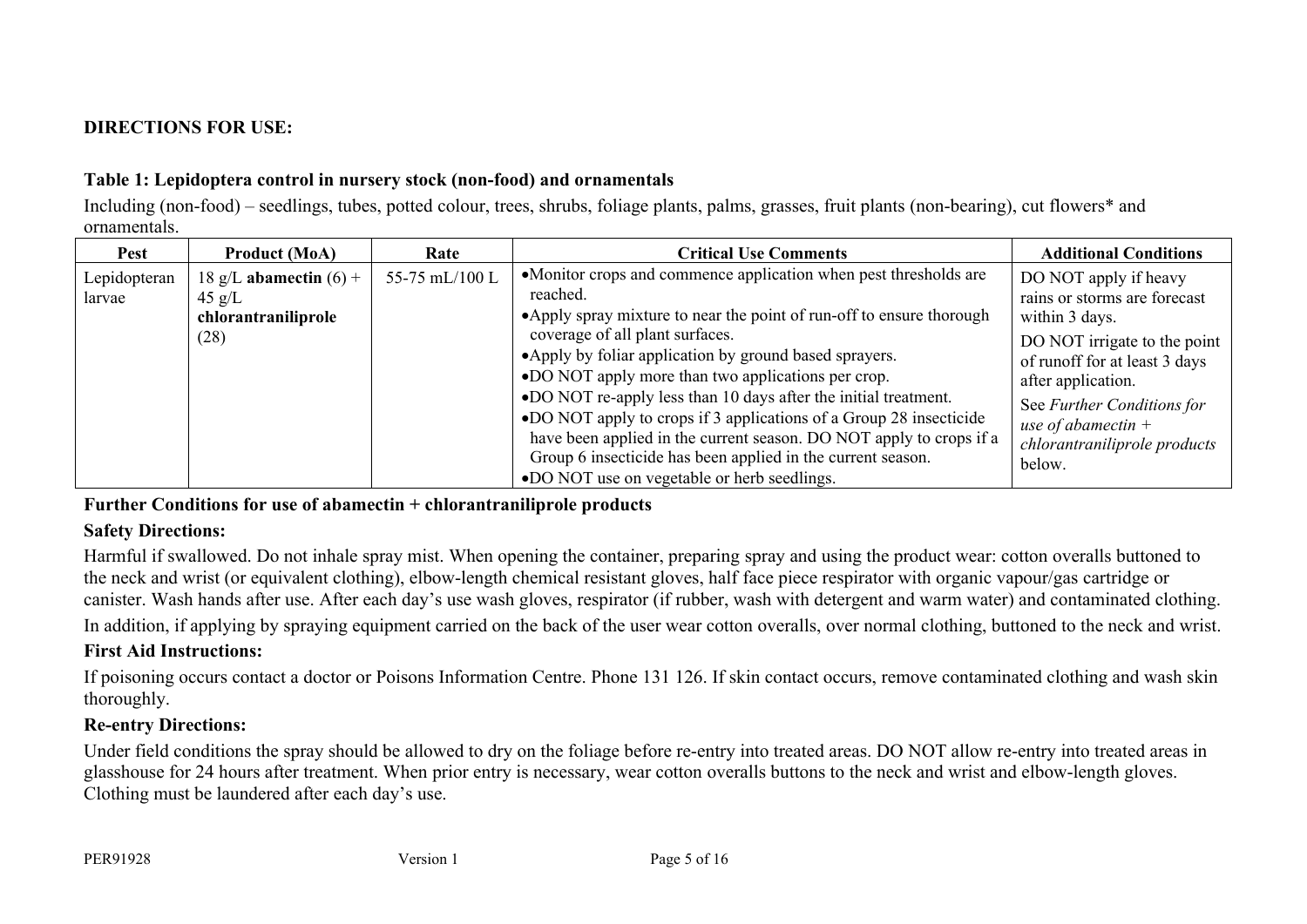## **Spray Drift Restraints**

Specific definitions for terms used in this section of the label can be found at apvma.gov.au/spraydrift.

DO NOT allow bystanders to come into contact with the spray cloud.

DO NOT apply in a manner that may cause an unacceptable impact to native vegetation, agricultural crops, landscaped gardens and aquaculture production, or cause contamination of plant or livestock commodities, outside the application site from spray drift. The buffer zones in the relevant buffer zone table/s below provide guidance but may not be sufficient in all situations. Wherever possible, correctly use application equipment designed to reduce spray drift and apply when the wind direction is away from these sensitive areas.

DO NOT apply unless the wind speed is between three and 20 kilometres per hour at the application site during the time of application.

DO NOT apply if there are hazardous surface temperature inversion conditions present at the application site during the time of application. Surface temperature inversion conditions exist most evenings one to two hours before sunset and persist until one to two hours after sunrise.

## **Mandatory No-Spray Zones**

**DO** NOT apply if there are aquatic and wetland areas including aquacultural ponds, surface streams and rivers within 50 metres downwind from the application area.

## **Protection of Wildlife, Fish, Crustaceans and Environment**

Very toxic to aquatic life. DO NOT contaminate wetlands or watercourses with this product or used containers.

# **Protection of Honey Bees and Other Insect Pollinators**

Highly toxic to bees. DO NOT apply to crops from the onset of flowering until flowering is complete unless the application is made in the time period between 2 hours prior to sunset and 8 hours prior to sunrise. DO NOT allow spray drift to flowering weeds or flowering crops in the vicinity of the treatment area. Before spraying, notify beekeepers to move hives to a safe location with an untreated source of nectar and pollen, if there is potential for managed hives to be affected by the spray or spray drift.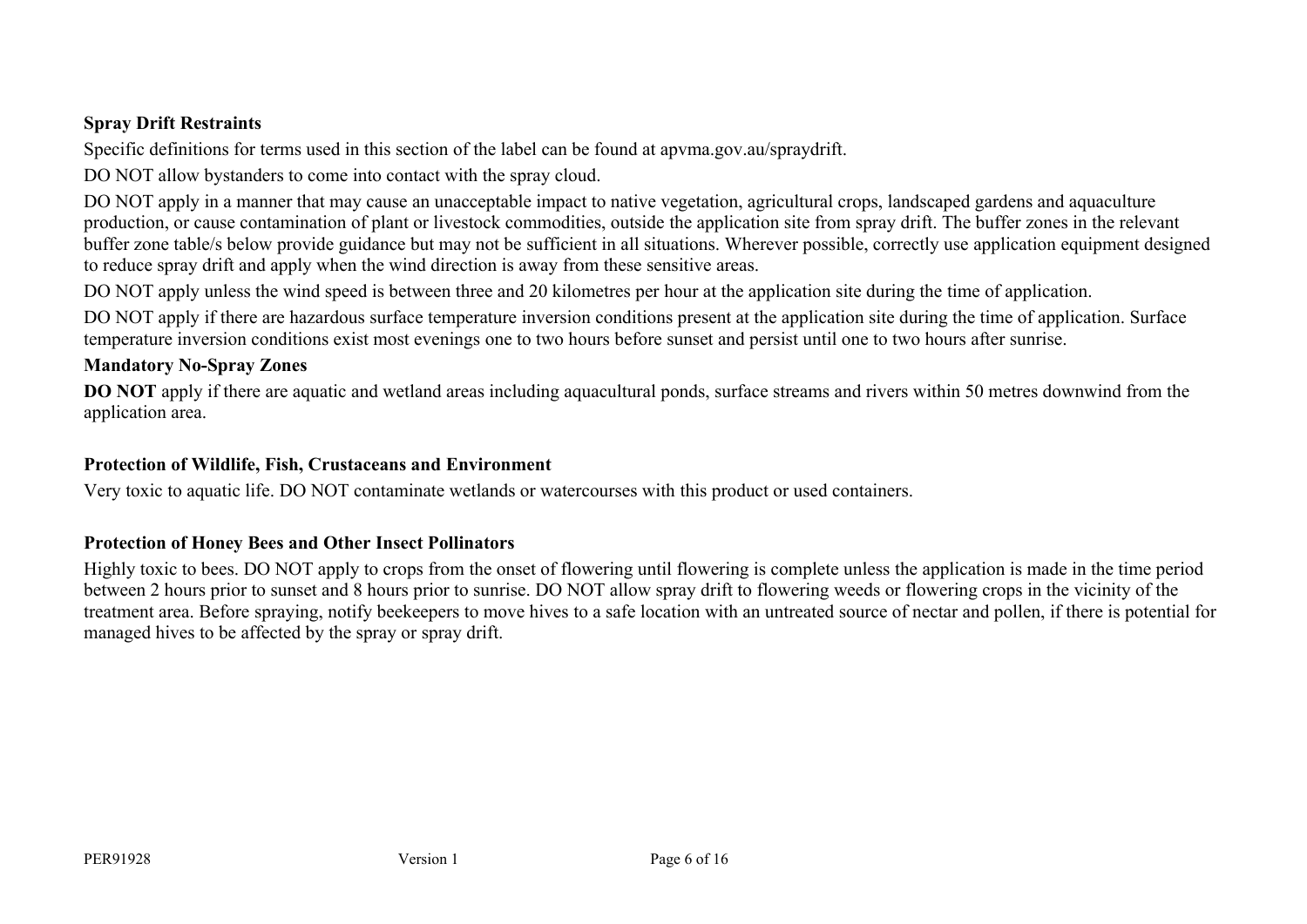# **Table 1 (continued): Lepidoptera control in nursery stock (non-food) and ornamentals**

Including (non-food) – seedlings, tubes, potted colour, trees, shrubs, foliage plants, palms, grasses, fruit plants (non-bearing), cut flowers\* and ornamentals.

| Pest<br><b>Product (MoA)</b>                                                                                     | Rate                                                                                                                                                                               | <b>Critical Use Comments</b>                                                                                                                                                                                                                                                                                                                                                                                                                                                                                                                                                                                                                                                                                                                                                                                                                                                                                                                                                                            | <b>Additional Conditions</b>                                                                                                                                                                                                                                                                                                                                                                                                                                                                                                                                                                                                                                                                                                                           |
|------------------------------------------------------------------------------------------------------------------|------------------------------------------------------------------------------------------------------------------------------------------------------------------------------------|---------------------------------------------------------------------------------------------------------------------------------------------------------------------------------------------------------------------------------------------------------------------------------------------------------------------------------------------------------------------------------------------------------------------------------------------------------------------------------------------------------------------------------------------------------------------------------------------------------------------------------------------------------------------------------------------------------------------------------------------------------------------------------------------------------------------------------------------------------------------------------------------------------------------------------------------------------------------------------------------------------|--------------------------------------------------------------------------------------------------------------------------------------------------------------------------------------------------------------------------------------------------------------------------------------------------------------------------------------------------------------------------------------------------------------------------------------------------------------------------------------------------------------------------------------------------------------------------------------------------------------------------------------------------------------------------------------------------------------------------------------------------------|
| Fall<br>$750$ g/kg<br>acceptiate (1B)<br>armyworm<br>(Spodoptera<br>frugiperda)<br>$970$ g/kg<br>acceptiate (1B) | $750$ g/kg product<br>130 $g/100L$<br><b>OR</b><br>$1.3$ kg/ha<br>$\frac{970 \text{ g/kg} \cdot \text{product}}{200 \text{ g/kg}}$<br>100 g/100 L<br><b>OR</b><br>$1 \text{ k/ha}$ | . Regularly scout crops to monitor for eggs and<br>larvae. Treat when pests appear, targeting eggs at<br>hatch or small larvae (prior to third instar stage)<br>before the pest becomes entrenched.<br>•Apply no more than 2 applications per crop or<br>season, at a minimum 14 day intervals unless<br>specified.<br>• Apply by a ground-based sprayer (hydraulic<br>spray equipment or equivalent).<br>•Apply in sufficient water to ensure thorough<br>coverage of all plant surfaces.<br>•DO NOT use on crops destined for export.<br>•DO NOT apply to carnations later than 6 days<br>before picking.<br>•May cause foliage damage to certain shrubs and<br>trees, i.e. crab apple, cotton wood, Lombardy<br>poplar and American elm.<br>•DO NOT spray more than once every 28 days on<br>carnations and chrysanthemums. Certain<br>chrysanthemum varieties, ie Showoff, Iceberg,<br>Albatross, Bonnie Jean and Statesman have, on<br>occasions, been damaged by products containing<br>acephate. | DO NOT apply using equipment carried on the back<br>of the user.<br>When using the product in an enclosed/protected<br>situation (e.g. glasshouse/greenhouse) where natural<br>ventilation is restricted, also wear protective<br>goggles and disposable face-mask (mist) that covers<br>mouth and nose.<br>DO NOT allow entry into, or perform agronomic<br>practices in, treated areas until the spray deposits<br>have dried. When prior entry is necessary, wear<br>cotton overalls buttoned to the neck and wrist and<br>elbow-length PVC gloves. Clothing must be<br>laundered after each day's use. For glass houses and<br>other confined area, do not re-enter until spray<br>droplets have dried and area has been thoroughly<br>ventilated. |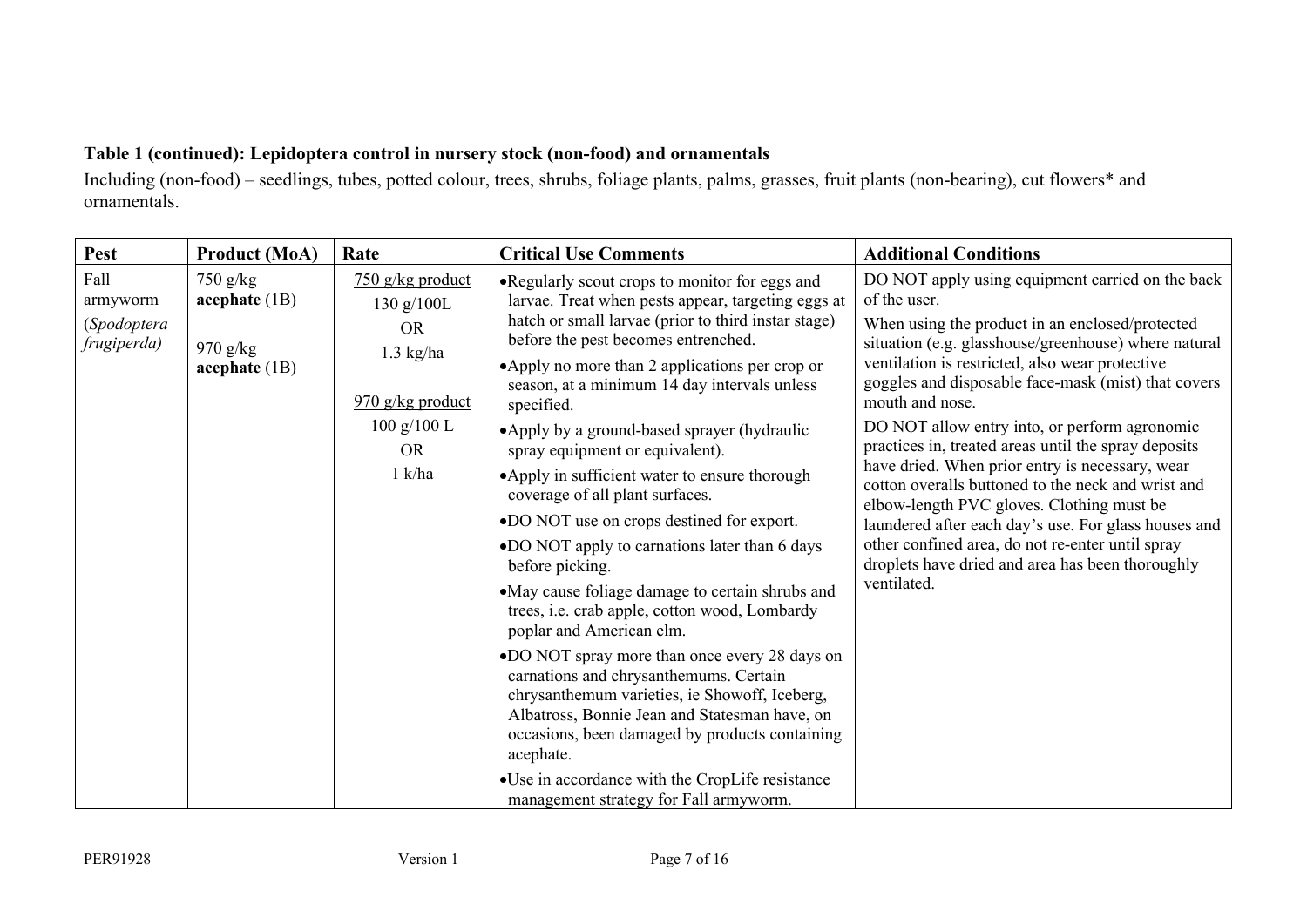| Pest                                           | <b>Product (MoA)</b>                     | Rate                                           | <b>Critical Use Comments</b>                                                                                                                                                                        | <b>Additional Conditions</b>                                                                                                                               |
|------------------------------------------------|------------------------------------------|------------------------------------------------|-----------------------------------------------------------------------------------------------------------------------------------------------------------------------------------------------------|------------------------------------------------------------------------------------------------------------------------------------------------------------|
| Cutworms<br>$(Agrotis$ spp.)                   | $100 \text{ g/L}$ alpha-<br>cypermethrin | $100 \text{ g/L}$ product<br>300 mL product/ha | • Apply at the first sign of the pests using ground<br>boom spray application equipment only.                                                                                                       | DO NOT apply using backpack spraying<br>equipment.                                                                                                         |
|                                                | (3A)<br>$250$ g/L alpha-                 | $250$ g/L product<br>120 mL product/ha         | • Use a non-ionic wetting agent at the rate<br>specified by the manufacturer for use in<br>horticultural crops.                                                                                     | DO NOT apply if rainfall is expected within 6 hours<br>of application.<br>DO NOT allow entry into treated areas for 12 hours                               |
|                                                | cypermethrin<br>(3A)                     |                                                | •DO NOT apply more than 4 applications per crop<br>per year at a minimum re-treatment interval of 7<br>days.                                                                                        | after application. When prior entry is necessary,<br>wear cotton overalls buttoned to the neck and wrist,<br>a washable hat and chemical resistant gloves. |
| Fall<br>armyworm<br>(Spodoptera<br>frugiperda) |                                          | $100 g/L$ product<br>75 mL product/ha          | • Regularly scout crops to monitor for eggs and<br>larvae. Treat when pests appear, targeting eggs at<br>hatch or small larvae (prior to third instar stage)<br>before the pest becomes entrenched. | Clothing must be laundered after each day's use                                                                                                            |
|                                                |                                          | $250$ g/L product<br>30 mL product/ha          | •Apply no more than 2 applications per crop or<br>season, at 7-14 day intervals.                                                                                                                    |                                                                                                                                                            |
|                                                |                                          |                                                | •Apply by a ground-based sprayer (hydraulic<br>spray equipment or equivalent).                                                                                                                      |                                                                                                                                                            |
|                                                |                                          |                                                | •Apply in sufficient water to ensure thorough<br>coverage of all plant surfaces.                                                                                                                    |                                                                                                                                                            |
|                                                |                                          |                                                | •Use in accordance with the CropLife resistance<br>management strategy for Fall armyworm.                                                                                                           |                                                                                                                                                            |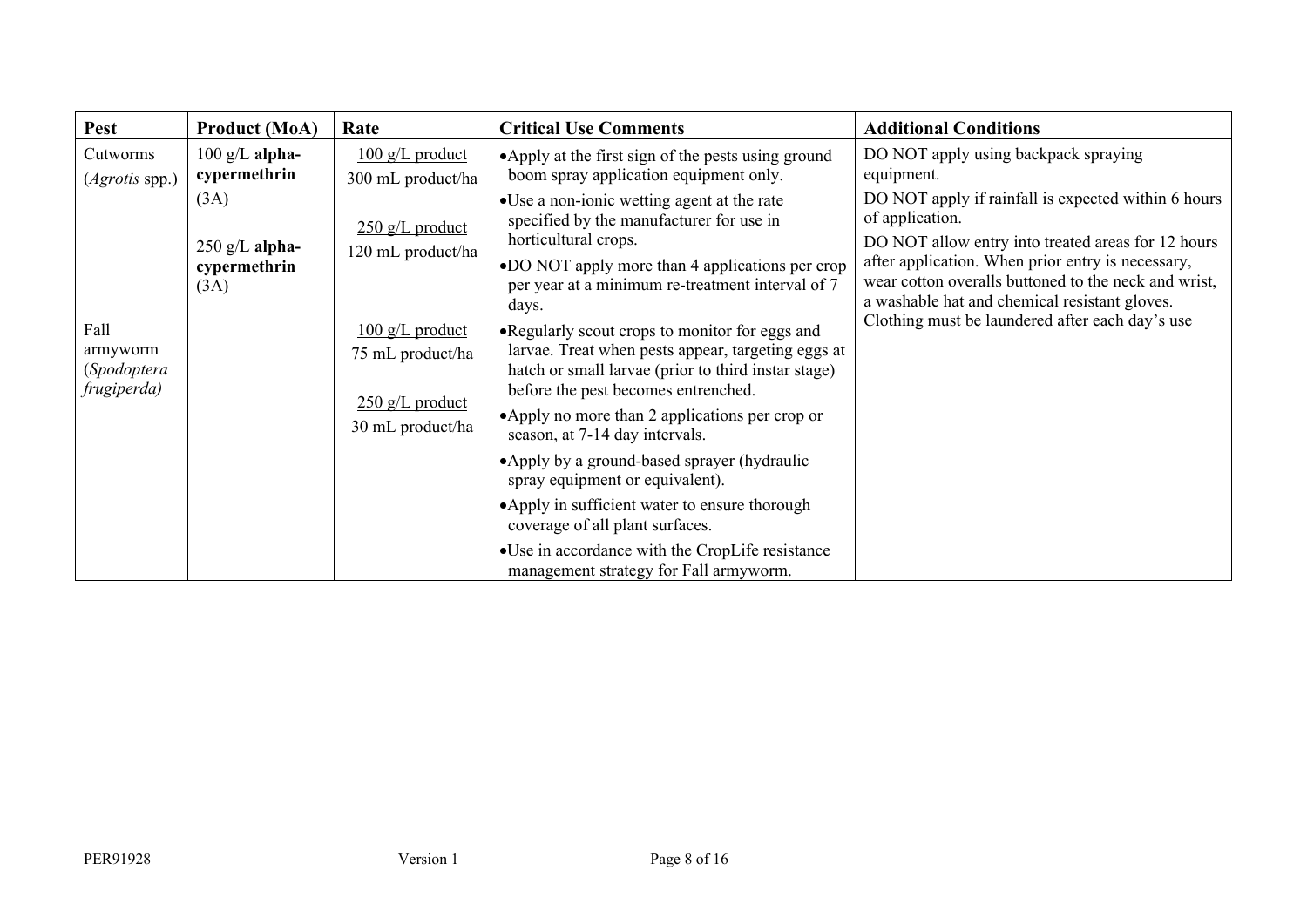| <b>Pest</b>                        | <b>Product (MoA)</b>                            | Rate                                                                                                             | <b>Critical Use Comments</b>                                                                                                                                                                                                                                 | <b>Additional Conditions</b> |
|------------------------------------|-------------------------------------------------|------------------------------------------------------------------------------------------------------------------|--------------------------------------------------------------------------------------------------------------------------------------------------------------------------------------------------------------------------------------------------------------|------------------------------|
| Lepidopteran<br>larvae             | $11.82$ g/L<br>200-300 mL/100 L<br>azadirachtin | • Apply at the first signs of infestation, or when<br>pest thresholds are reached.                               | DO NOT use on vegetable or herb seedlings.<br>Trials on sensitive plants such as ferns, poinsettias<br>and African violets have resulted in crop damage.<br>Minor phytotoxic effects have occurred in other<br>species.                                      |                              |
| (UN)<br>including Fall<br>armyworm |                                                 | •DO NOT apply more than 2 applications per crop<br>per year at a minimum re-treatment interval of 7-<br>14 days. |                                                                                                                                                                                                                                                              |                              |
| (Spodoptera<br>frugiperda)         |                                                 |                                                                                                                  | • Ensure spray application provides thorough<br>coverage of all plant foliage. Adjust water spray<br>volume to crop density and growth stage.                                                                                                                |                              |
|                                    |                                                 |                                                                                                                  | •Use suitable and correctly calibrated ground<br>application equipment. For foliar application use<br>air-blast sprayer, air-shear sprayer, back pack<br>mister, hand-lance sprayer, boom spray or<br>equivalent equipment.                                  |                              |
|                                    |                                                 |                                                                                                                  | • Use the higher rate when longer residual control<br>is required, or during periods of high pest<br>pressure or rapid crop growth, or when crops are<br>well advanced, or when insect infestation is high,<br>or when conditions favour high pest pressure. |                              |
|                                    |                                                 |                                                                                                                  | •Continue to monitor crops and make a<br>subsequent application as necessary.                                                                                                                                                                                |                              |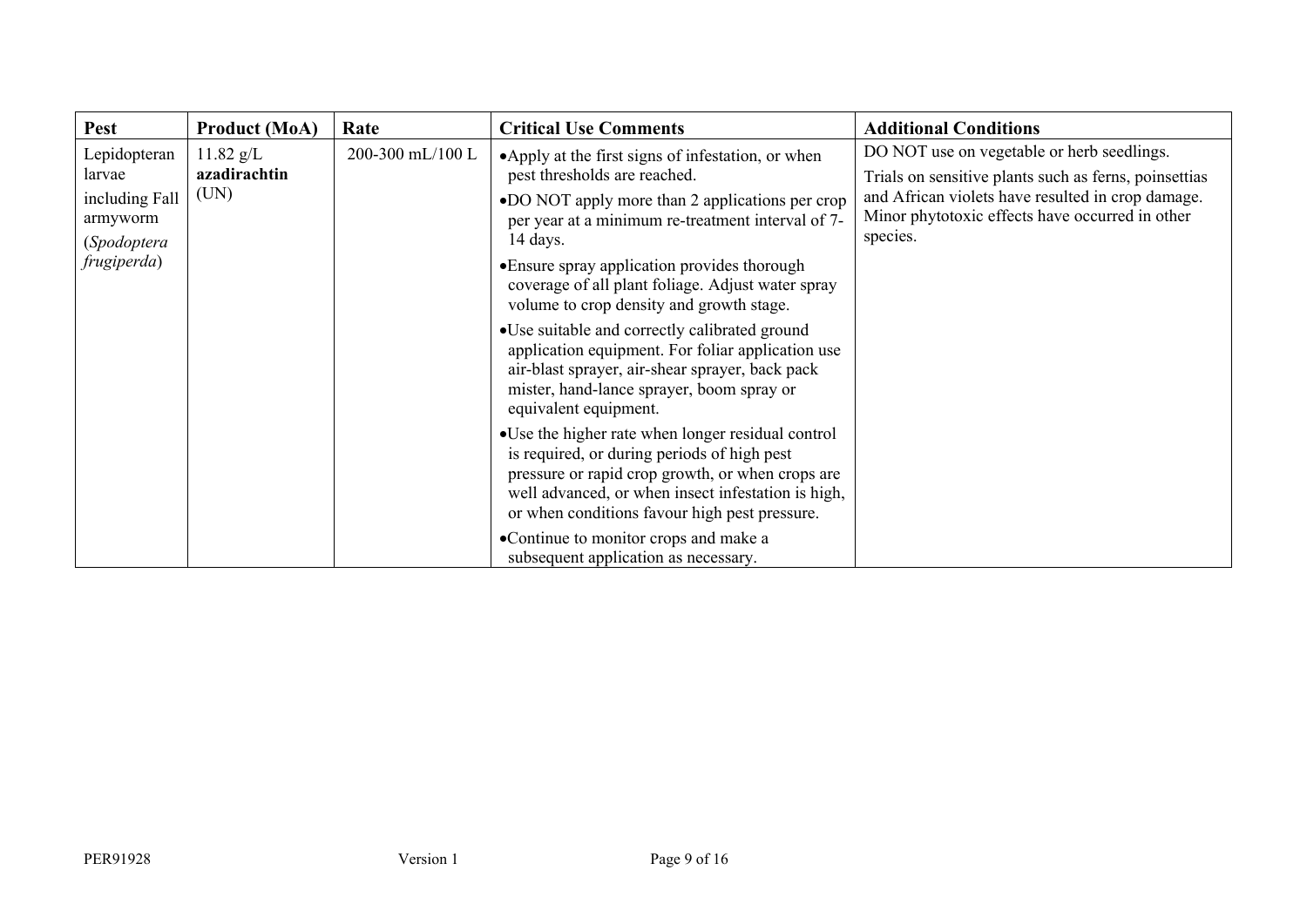| <b>Pest</b>            | <b>Product (MoA)</b>                   | Rate             | <b>Critical Use Comments</b>                                                                                                                                                                                                                                 | <b>Additional Conditions</b>                                                  |
|------------------------|----------------------------------------|------------------|--------------------------------------------------------------------------------------------------------------------------------------------------------------------------------------------------------------------------------------------------------------|-------------------------------------------------------------------------------|
| Lepidopteran<br>larvae | $500 \text{ g/L}$<br>chlorpyrifos (1B) | 125-200 mL/100 L | •Apply at the first signs of infestation, or when<br>pest thresholds are reached.                                                                                                                                                                            | DO NOT apply using equipment carried on the back<br>of the user.              |
|                        |                                        |                  | •Apply in accordance with approved product label<br>directions.                                                                                                                                                                                              | Not for use in the home garden.<br>DO NOT use on vegetable or herb seedlings. |
|                        |                                        |                  | • Ensure spray application provides thorough<br>coverage of all plant foliage. Adjust water spray<br>volume to crop density and growth stage.                                                                                                                |                                                                               |
|                        |                                        |                  | • Use suitable and correctly calibrated ground<br>application equipment. For foliar application use<br>air-blast sprayer, air-shear sprayer, back pack<br>mister, hand-lance sprayer, boom spray or<br>equivalent equipment.                                 |                                                                               |
|                        |                                        |                  | • Use the higher rate when longer residual control<br>is required, or during periods of high pest<br>pressure or rapid crop growth, or when crops are<br>well advanced, or when insect infestation is high,<br>or when conditions favour high pest pressure. |                                                                               |
|                        |                                        |                  | •Continue to monitor crops and make a<br>subsequent application as necessary                                                                                                                                                                                 |                                                                               |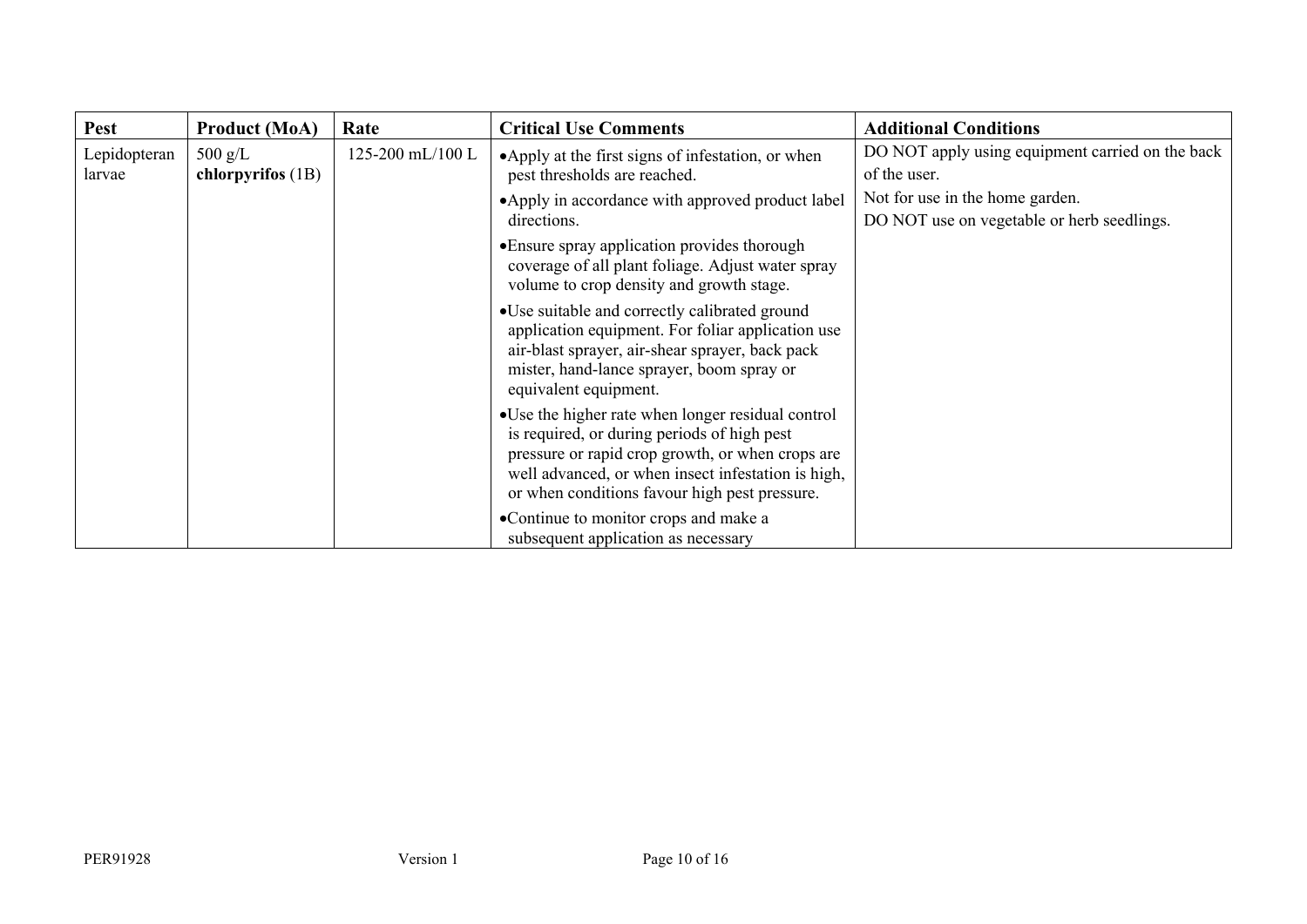| <b>Pest</b>                                    | <b>Product (MoA)</b>                    | Rate          | <b>Critical Use Comments</b>                                                                                                                                                                                                                                                                                                                                                | <b>Additional Conditions</b>                                                                                                                                                                                                                                                                                                                        |
|------------------------------------------------|-----------------------------------------|---------------|-----------------------------------------------------------------------------------------------------------------------------------------------------------------------------------------------------------------------------------------------------------------------------------------------------------------------------------------------------------------------------|-----------------------------------------------------------------------------------------------------------------------------------------------------------------------------------------------------------------------------------------------------------------------------------------------------------------------------------------------------|
| Fall<br>armyworm<br>(Spodoptera<br>frugiperda) | $250$ g/L lambda-<br>cyhalothrin $(3A)$ | $24-36$ mL/ha | • Regularly scout crops to monitor for eggs and<br>larvae. Treat when pests appear, targeting eggs at<br>hatch or small larvae (prior to third instar stage)<br>before the pest becomes entrenched.<br>• Apply no more than 2 applications per crop or<br>season, at 7-14 day intervals.<br>• Apply by a ground-based sprayer (hydraulic<br>spray equipment or equivalent). | DO NOT allow entry into treated areas until the<br>spray has dried. If prior entry is necessary, wear<br>cotton overalls and chemical resistant gloves.<br>DO NOT apply if rain is expected within 6 hours.<br>Toxic to bees. DO NOT spray when bees are<br>actively foraging. Risk is reduced by spraying in the<br>early morning or late evening. |
|                                                |                                         |               | • Apply in sufficient water to ensure thorough<br>coverage of all plant surfaces.                                                                                                                                                                                                                                                                                           |                                                                                                                                                                                                                                                                                                                                                     |
|                                                |                                         |               | •Use in accordance with the CropLife resistance<br>management strategy for Fall armyworm.                                                                                                                                                                                                                                                                                   |                                                                                                                                                                                                                                                                                                                                                     |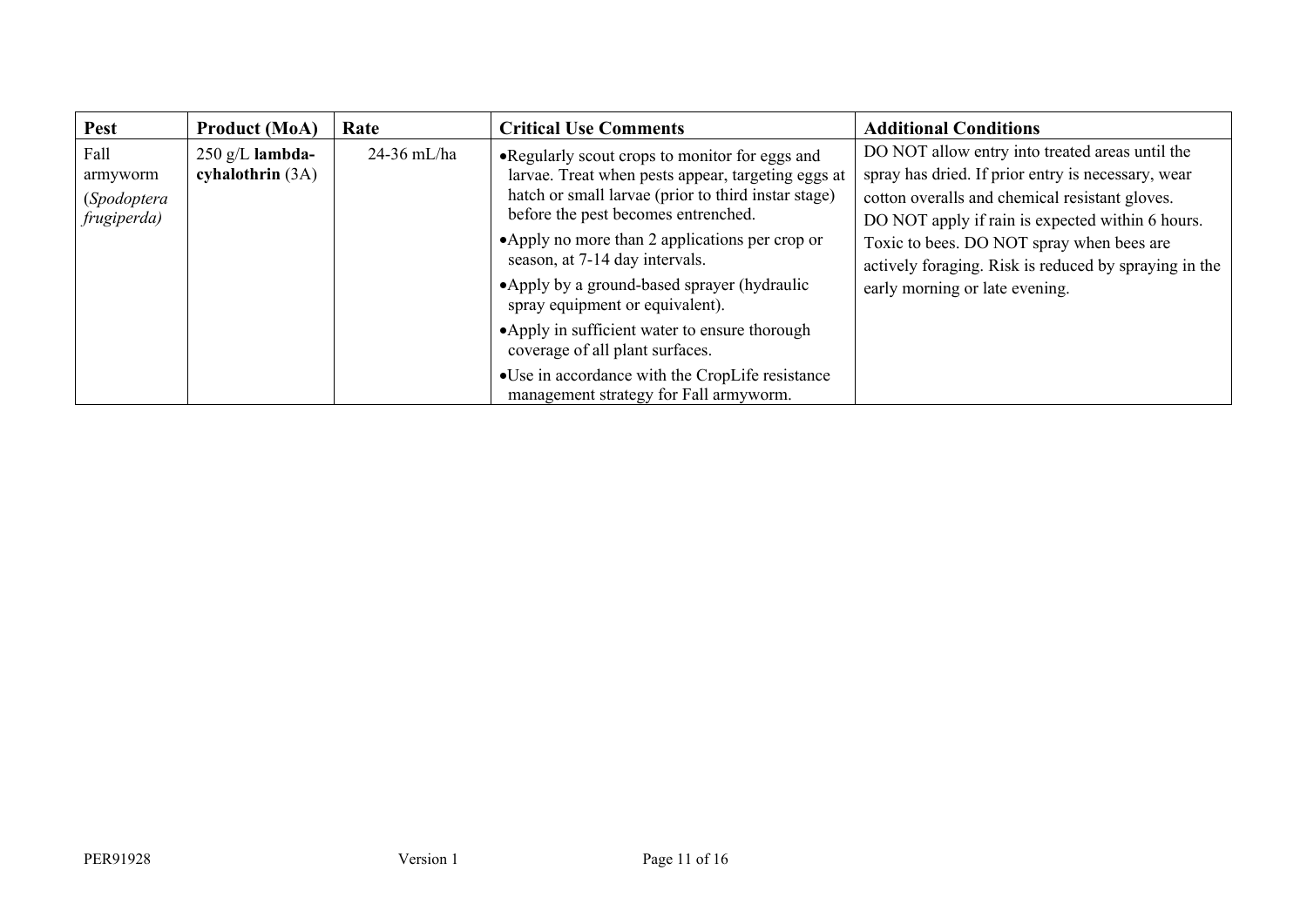| <b>Pest</b>                                                                                                        | <b>Product (MoA)</b>        | Rate             | <b>Critical Use Comments</b>                                                                                                                                                                                                                                                                                                                                         | <b>Additional Conditions</b>                                                                                                                                                                                            |
|--------------------------------------------------------------------------------------------------------------------|-----------------------------|------------------|----------------------------------------------------------------------------------------------------------------------------------------------------------------------------------------------------------------------------------------------------------------------------------------------------------------------------------------------------------------------|-------------------------------------------------------------------------------------------------------------------------------------------------------------------------------------------------------------------------|
| $225$ g/L<br>Lepidopteran<br>methomyl $(1B)$<br>larvae<br>including Fall<br>Armyworm<br>(Spodoptera<br>frugiperda) |                             | 100-200 mL/100 L | •Apply at the first signs of infestation, or when<br>pest thresholds are reached.<br>• Apply by a ground-based sprayer (hydraulic<br>spray equipment or equivalent).<br>• Ensure spray application provides thorough<br>coverage of all plant foliage. Adjust water spray<br>volume to crop density and growth stage.                                                | DO NOT use on vegetable or herb seedlings.<br>DO NOT use in covered or protected situations such<br>as glasshouses, greenhouses or plastic tunnels.<br>DO NOT apply using equipment carried on the back<br>of the user. |
|                                                                                                                    |                             |                  | •Use suitable and correctly calibrated ground<br>application equipment. For foliar application use<br>air-blast sprayer, air-shear sprayer, back pack<br>mister, hand-lance sprayer, boom spray or<br>equivalent equipment.<br>•Apply no more than 2 applications per crop or<br>season, at 7-14 day intervals.<br>•Use the higher rate when longer residual control |                                                                                                                                                                                                                         |
|                                                                                                                    |                             |                  | is required, or during periods of high pest<br>pressure or rapid crop growth, or when crops are<br>well advanced, or when insect infestation is high,<br>or when conditions favour high pest pressure.<br>•Use in accordance with the CropLife resistance<br>management strategy for Fall armyworm.                                                                  |                                                                                                                                                                                                                         |
| Fall<br>armyworm<br>(Spodoptera<br>frugiperda)                                                                     | 120 g/L<br>spinetoram $(5)$ | 40 mL/100 L      | • Regularly scout crops to monitor for eggs and<br>larvae. Treat when pests appear, targeting eggs at<br>hatch or small larvae (prior to third instar stage)<br>before the pest becomes entrenched.<br>•Apply repeat applications at 7-14 day intervals as<br>new infestations occur.<br>•DO NOT make more than 4 applications to any<br>crop in one season.         | DO NOT apply to seedlings of edible crops for<br>transplanting i.e. seedling intended for food<br>production.<br>DO NOT apply to vegetable or herb seedlings in a<br>production nursery system.                         |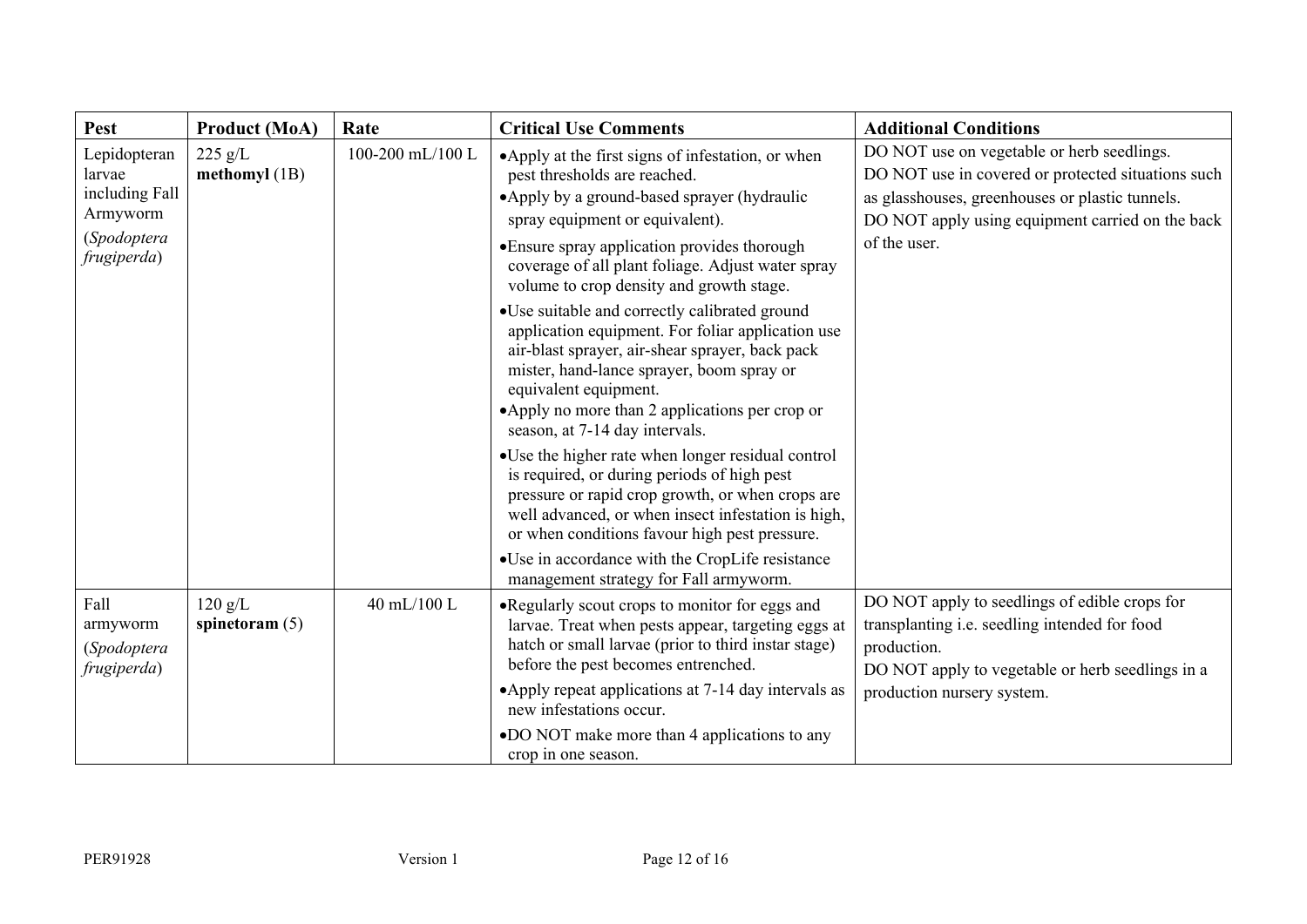| Pest                               | <b>Product (MoA)</b>               | Rate          | <b>Critical Use Comments</b>                                                                                       | <b>Additional Conditions</b>                                                                  |
|------------------------------------|------------------------------------|---------------|--------------------------------------------------------------------------------------------------------------------|-----------------------------------------------------------------------------------------------|
| Looper and other<br>foliar feeding | $250$ g/kg<br>diflubenzuron $(15)$ | 30-60 g/100 L | •Monitor crops and commence application<br>when pests are first detected.                                          | DO NOT apply to vegetable<br>or herb seedlings.                                               |
| Lepidopteran<br>larvae             |                                    |               | • For foliar application, ensure thorough<br>coverage of all plant surfaces, including the<br>underside of leaves. | DO NOT apply to<br>poinsettias, hibiscus and<br>Reiger begonia as serious                     |
| Armyworm<br>including Fall         |                                    |               | •DO NOT apply more than 4 applications per<br>season.                                                              | crop damage can occur.<br>DO NOT spray if rainfall or                                         |
| armyworm<br>(Spodoptera spp.)      |                                    |               | • Follow the insecticide resistance warning on<br>the product label.                                               | irrigation is expected before<br>the spray has dried.                                         |
|                                    |                                    |               |                                                                                                                    | DO NOT allow runoff from<br>treatment areas to enter                                          |
|                                    |                                    |               |                                                                                                                    | drains or waterways.<br>DO NOT apply in                                                       |
|                                    |                                    |               |                                                                                                                    | unprotected cropping<br>situations if heavy rains or<br>storms are forecast within 3<br>days. |
|                                    |                                    |               |                                                                                                                    | DO NOT irrigate to the<br>point of runoff in                                                  |
|                                    |                                    |               |                                                                                                                    | unprotected cropping<br>situations for at least three<br>days after application.              |
|                                    |                                    |               |                                                                                                                    | See Further Conditions for<br>use of diflubenzuron<br>products below.                         |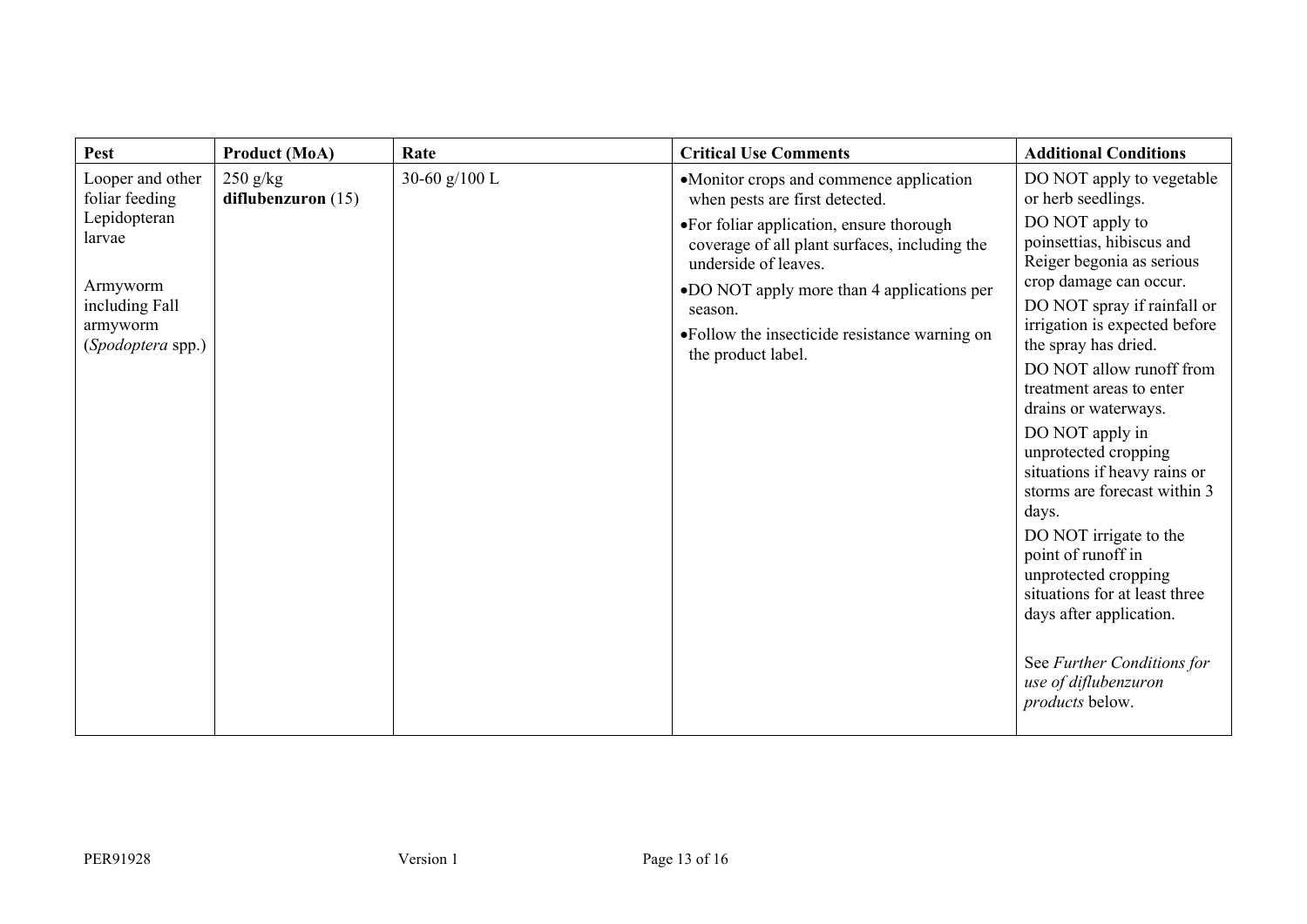## **Further Conditions for use of diflubenzuron products**

# **SPRAY DRIFT RESTRAINTS:**

Specific definitions for terms used in this section of the label can be found at apvma.gov.au/spraydrift.

DO NOT allow bystanders to come into contact with the spray cloud.

DO NOT apply in a manner that may cause an unacceptable impact to native vegetation, agricultural crops, landscaped gardens and aquaculture production, or cause contamination of plant or livestock commodities, outside the application site from spray drift. The buffer zones in the relevant buffer zone table/s below provide guidance but may not be sufficient in all situations. Wherever possible, correctly use application equipment designed to reduce spray drift and apply when the wind direction is away from these sensitive areas.

DO NOT apply unless the wind speed is between three and 20 kilometres per hour at the application site during the time of application.

DO NOT apply if there are hazardous surface temperature inversion conditions present at the application site during the time of application. Surface temperature inversion conditions exist most evenings one to two hours before sunset and persist until one to two hours after sunrise.

DO NOT apply by boom sprayer in unprotected cropping situations.

DO NOT apply by a vertical sprayer unless the following requirements are met:

- Spray is not directed above the target canopy.
- The outside of the sprayer is turned off when turning at the end of rows and when spraying the outer row on each side of the application site.
- For dilute water rates up to the maximum listed for each type of canopy specified, minimum distances between the application site and downwind sensitive areas are observed (see the following table titled 'Buffer zones for vertical sprayers').

# **Buffer zones for vertical sprayers:**

| Type of target canopy | <b>Mandatory downwind buffer zones</b><br>Natural aquatic areas |
|-----------------------|-----------------------------------------------------------------|
| All                   | 40 metres                                                       |

# **Re-entry for the General Public:**

DO NOT allow entry into treated areas until the spray has dried.

# **Re-entry for Occupational Users:**

DO NOT enter treated areas until the spray has dried, unless wearing cotton overalls buttoned to the neck and wrist (or equivalent clothing) and chemical resistant gloves. Clothing must be laundered after each days use.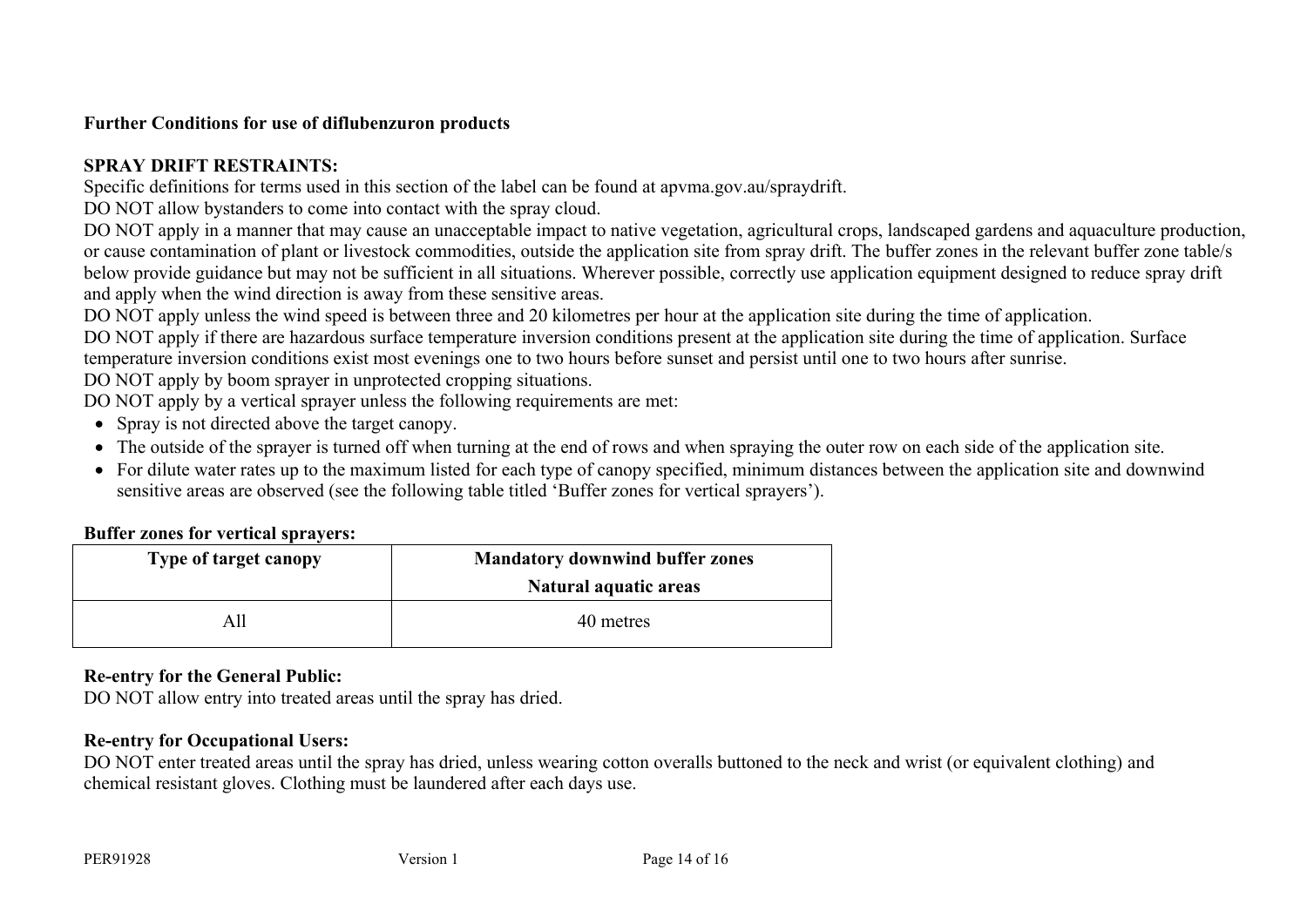#### **Safety Directions:**

May irritate the skin. Will irritate the eyes. Avoid contact with eyes and skin. When opening the container and preparing spray, wear cotton overalls buttoned to the neck and wrist (or equivalent clothing), elbow length chemical resistant gloves and face shield. When using the prepared spray, wear cotton overalls buttoned to the neck and wrist (or equivalent clothing). In addition, when using the prepared spray by hand held equipment wear elbow length chemical resistant gloves. Wash hands after use. After each day's use, wash gloves, face shield and contaminated clothing.

#### **First Aid Instructions:**

If poisoning occurs, contact a doctor or Poisons Information Centre. Phone Australia 13 11 26.

#### **Integrated Pest Management**

Toxic to beneficial arthropods. Not compatible with integrated pest management (IPM) programs utilising beneficial arthropods. Minimise spray drift to reduce harmful effects on beneficial arthropods in non-crop areas.

## **Protection of Wildlife, Fish, Crustaceans and Environment**

Very toxic to aquatic life. DO NOT contaminate wetlands or watercourses with this product or used containers.

## **Protection of Honey Bees and Other Insect Pollinators**

Harmful to bee brood. However, the use of this product as directed is not expected to have adverse effects on bees. Avoid application by surface drippers while bees are foraging in the nursery, especially on hot days as bees can use these devices as sources of water for the hive.